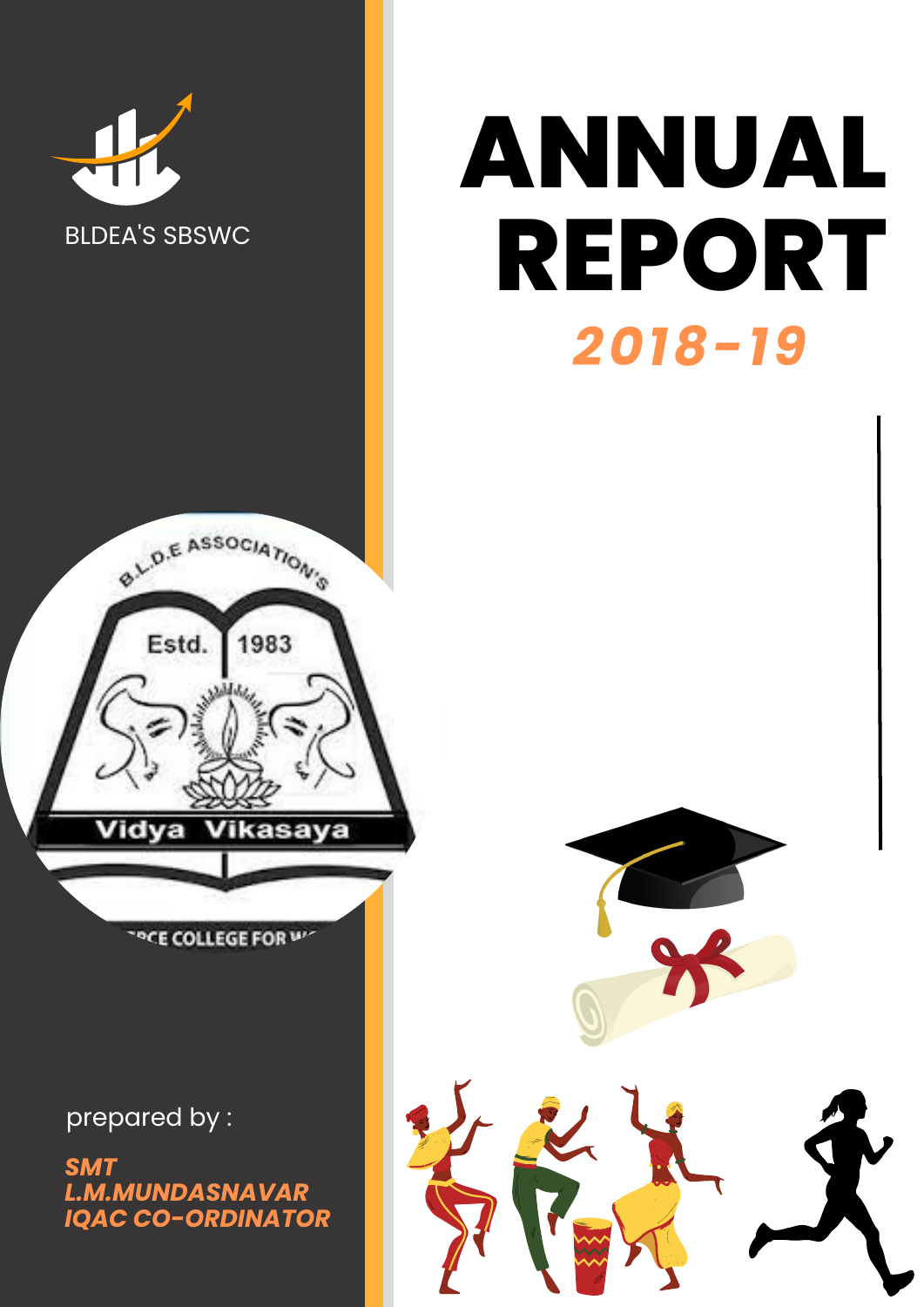

**B.L.D.E Association's Smt.Bangaramma Sajjan, Arts, and Commerce College for Women, Vijayapur -586101**

Re-Accredited at the "A" Grade with CGPA 3.10 by NAAC **Affiliated to Akkamahadevi Women's University, Vijayapur**

## Annual Report 2018-19

 BLDEA's Smt Bangaramma Sajjan Arts and Commerce College for Women, Vijayapur is a centre for education for excellent education for women. I shri. C.A. Chandakavate, Associate Professor, HOD of Commerce and IQAC Co-Ordinator. I am very pleased to submit Annual Report of the academic activities and other meaningful Programmes organized in the academic year 2018-19

| <b>S.NO</b> | <b>DATE</b>                 | <b>NAME OF ACTIVITY</b>                                                                                                                                                                                                             |
|-------------|-----------------------------|-------------------------------------------------------------------------------------------------------------------------------------------------------------------------------------------------------------------------------------|
| 1.          | 21.06.2018                  | International Yoga Day was celebrated.                                                                                                                                                                                              |
| 2.          | 02.07.2018                  | One-day Faculty Development Programme on 'Strategies for Life -<br>Long Learning was organized. Prof. A.H Sagar, International<br>Educational, University of Edinburgh, and University College,<br>London, was the resource person. |
| 3.          | 03.07.2018                  | One-Day Workshop on Indispensable Role of Critical Thinking,<br>Reasoning and Soft skills in the prevailing global Scenario was<br>organized and Prof. A H Sagar was the resource person.                                           |
| 4.          | 10.07.2018                  | Election for Student Council was held in the college and 56 students<br>participated in it.                                                                                                                                         |
| 5.          | 03.08.2018                  | The department of Political Science faculty and students conducted<br>a field visit to the Shepherd Accommodated area.                                                                                                              |
| 6.          | 10.08.2018                  | Language Forum organized Elocution Competition on the topic<br>"The Role of Women in Independent India.                                                                                                                             |
| 7.          | 15.08.2018                  | Language Forum organized Elocution Competition on the topic<br>"The Role Women in Independent India".                                                                                                                               |
| 8.          | 18.08.2018                  | NSS Units organized a programme Hasiru Karnataka and Planted<br>Saplings in the campus                                                                                                                                              |
| 9.          | 29.08.2018                  | A special lecture on 'Cyber- Ethics was organized in collaboration<br>with NGO RESCUE.<br>On 30.08.2018 students                                                                                                                    |
| 10.         | 30.08.2018                  | Students and faculty of the Department of Home Science attended<br>a workshop on cooking sponsored by 'Freedom Refined Sunflower<br>Oil'                                                                                            |
| 11.         | 10.09.2018                  | Special lecture on 'Suicide: Causes and Measures to Prevent it' was<br>organized. Dr. Manjunath Masali, Department of Psychiatry,<br>Government Hospital, Vijayapur was the resource person.                                        |
| 12.         | 17.09.2018                  | The department of Economics Conducted A D Shroff memorial<br>Elocution competition 18 students participated in it.                                                                                                                  |
| 13.         | 22.09.2018 to<br>24.09.2018 | Our students participated in Youth Festival organized by the parent<br>University.                                                                                                                                                  |
| 14.         | 24.09.2018                  | NSS Foundation Day and Golden Jubilee of NSS was celebrated by<br>organizing a special lecture on 'Democratic Socialism' by Shri.<br>Hanumanth.                                                                                     |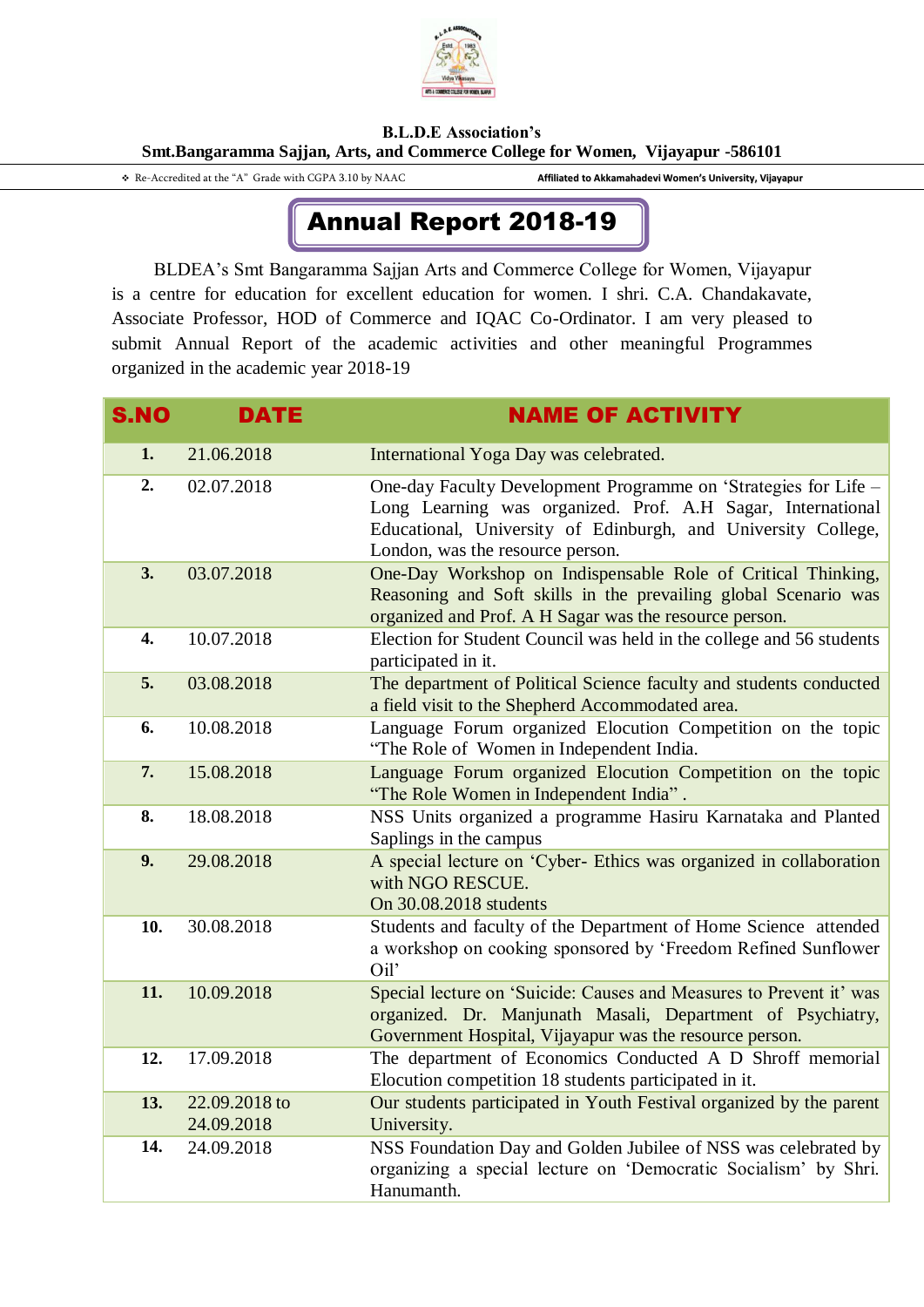| 15. | 26.09.2018                  | Department of Commerce Organize One day student workshop on<br>Research Methodology.                                                                                                                                                    |
|-----|-----------------------------|-----------------------------------------------------------------------------------------------------------------------------------------------------------------------------------------------------------------------------------------|
| 16. | 26.09.2018                  | Special lecture on 'Marketing Strategies in Present Scenario' for<br>M.Com.students was organized. Prof. Sajeev Kumar Department of<br>PG Studies in Commerce KSAWUV was resource person.                                               |
| 17. | 27.09.2018                  | The department of Home Science organized special lecture on<br>Nutrition for young and Pregnant Women. Dr.Renuka Meti, HOD<br>of Nutrition KSAWU, Vijayapur was the resource person.                                                    |
| 18. | 27.09.2018                  | B.Com students with faculty members visited Mangalwad Tamrind<br>Industries, Vijayapur.                                                                                                                                                 |
| 19. | 01.10.2018                  | The Department of English organized guest lecture on the topic<br>'Selected Topics from English Literature'. Shri.C L Patil Associate<br>Professor HOD of English Secab degree College for Women,<br>Vijayapur was the resource person. |
| 20. | 02.10.2018                  | Gandhi Jayanti was celebrated and Swachata Abhiyana at<br>Jnanayogashram was taken up on the occasion.                                                                                                                                  |
| 21. | 09.10.2018                  | The department of Statistics organized Question Paper workshop by<br>inviting Dr. H M Mujavar, Principal, BLDEA's A S Patil College of<br>Commerce, Vijayapur.                                                                          |
| 22. | 11.10.2018                  | The department of Kannada organized a guest lecture on Bharatiya<br>Kavya and the speaker was Dr. Narayan Pawar Department of PG<br>studies in Kannada KSAWUV.                                                                          |
| 23. | 16.10.2018                  | The department of Statistics arranged a visit to the District<br><b>Statistical Office, Vijayapur</b>                                                                                                                                   |
| 24. | 16.10.2018                  | The department of Economics organized guest lecture on 'Goods<br>and Service Tax' Shri. Sharanagouda Patil Tax consultant was the<br>resource person.                                                                                   |
| 25. | 19.11.2018 to<br>25.11.2018 | The students of M.Com Programme celebrated Communal<br>Harmony Week from 19.11.2018 to 25.11.2018 and organized<br>activities such as Essay Writing, Slogan Writing.                                                                    |
| 26. | 26.11.2018                  | The department of Political Science organized a guest lecture by<br>Smt. S A Kurandwad, GFGC, Vijayapur and celebrated Constitution<br>Day.                                                                                             |
| 27. | 12.01.2019                  | The department of Political Science organized a guest lecture by<br>Smt. S A Kurandwad, GFGC, Vijayapur and celebrated Constitution<br>Day.                                                                                             |
| 28. | 24.01.2019                  | participated in<br>Our<br>students<br>State Level Science<br>Drama<br>Competition and secured $1st$ prize.                                                                                                                              |
| 29. | 25.01.2019                  | Republic Day was celebrated.                                                                                                                                                                                                            |
| 30. | 11.02.2019 to<br>12.02.2019 | The department of BCA organized a Two-Days workshop on<br>Hardware and maintenance."Mr. Naveen Shirur was the resource<br>person.                                                                                                       |
| 31. | 18.02.2019                  | The students of M.Com programme and faculty member visited<br>Industry at Jalagoan, Maharashtra.                                                                                                                                        |
| 32. | 12.02.2019                  | 40 students of BA, B.Com, BCA faced interview by Thyrocare<br>Company.                                                                                                                                                                  |
| 33. | 19.02.2019 to<br>25.02.2019 | 05 students and 01 faculty member attended the National Youth<br>Motivational Camp at Arasikere, Bengaluru.                                                                                                                             |
| 34. | 08.03.2019                  | International Women's Day was celebrated by organizing events<br>such as Ramp Walk, Selfie-Day with social massage. On this day                                                                                                         |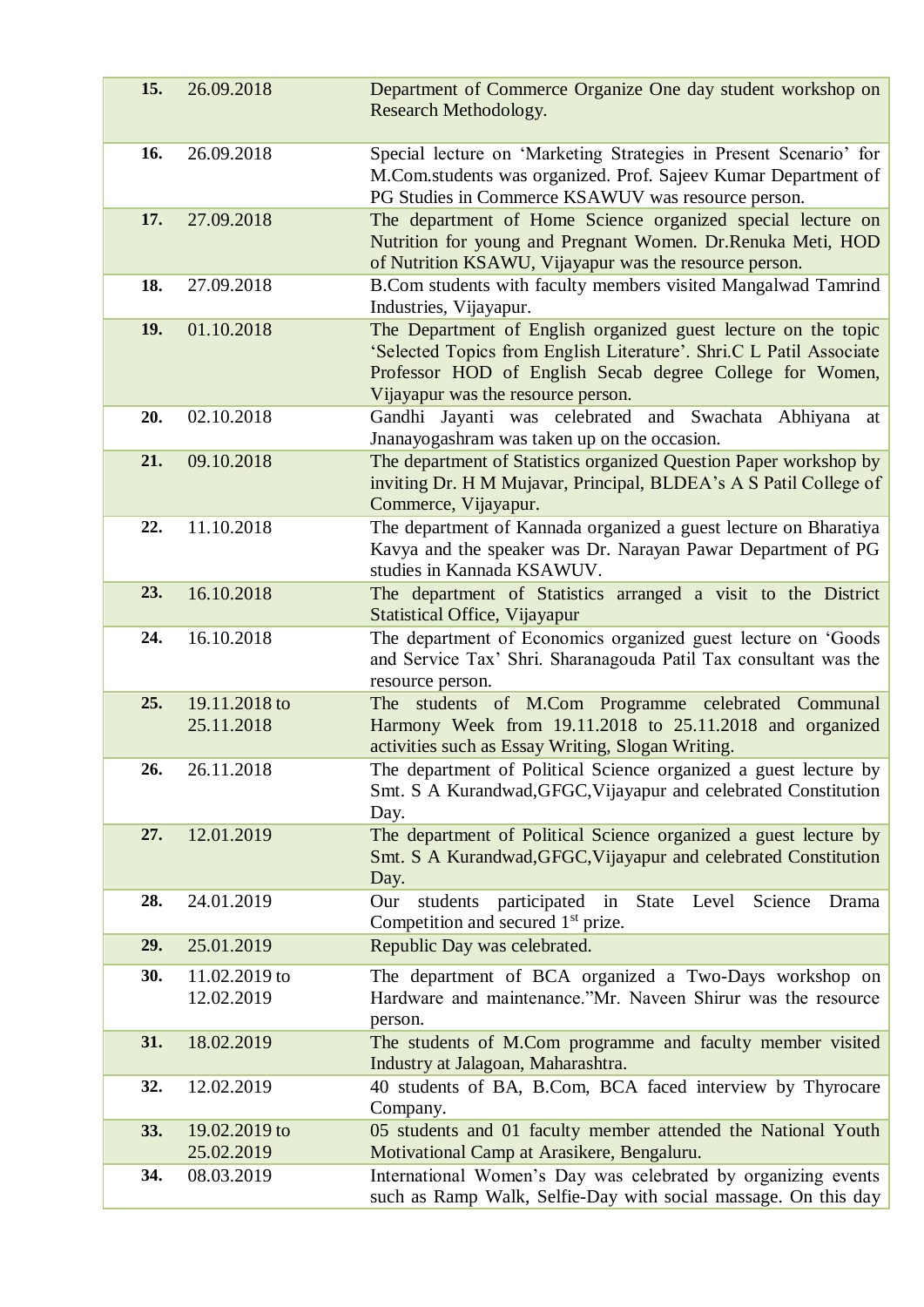|     |                                 | M.Com students visited orphanage at Bijapur and distributed Fruits<br>to the children.                                                                                                                                                                |
|-----|---------------------------------|-------------------------------------------------------------------------------------------------------------------------------------------------------------------------------------------------------------------------------------------------------|
| 35. | 14.03.2019 to<br>28.03.2019     | Yoga Camp was organized in the college in collaboration with<br>Parent University.                                                                                                                                                                    |
| 36. | 15.03.2019                      | The department of Sociology organized a guest lecture on 'Caste<br>System in India'.Smt. Veena Jadhav was the resource person.                                                                                                                        |
| 37. | 23.03.2019 to<br>29.03.2019.    | <b>NSS Special Camp was organized</b>                                                                                                                                                                                                                 |
| 38. | 26.03.2019                      | The Language Forum organized a programme on All India Radio,<br>Vijayapur. 04 faculty and 18 students participated in it.                                                                                                                             |
| 39. | 26.03.2019                      | Endowment Lecture was organized by the Department of Kannada.                                                                                                                                                                                         |
| 40. | 27.03.2019                      | The Department of Kannada organized a guest lecture by Shri.<br>Bidagid Associate Professor GFGC, Vijayapur was the resource<br>person.                                                                                                               |
| 41. | 29.03.2019                      | Youth Red Cross and Red Ribbon Club organized Blood Donation<br>Camp and arranged special lecture on Awareness of HIV and AIDS.<br>Dr. Iranna Dharawadkar, Director, District AIDS Prevention and<br>Central Unit, Vijayapur was the resource person. |
| 42. | 01.04.2019                      | Department of Hindi organized guest lecture on Bhasha<br>Vidnyan.Dr. S J Jahagirdar of Anjuman Degree College, Vijayapur<br>was the resource person.                                                                                                  |
| 43. | 03.04.2019 and<br>04.04.2019    | The department of Political Science organized Voters Awareness<br>Programme. on these days later in the day Alumni Meet and Parents<br>Meet were also organized respectively.                                                                         |
| 44. | 04.04.2019                      | Under IQAC and Alumni Association of our college organize guest<br>lecture on " Entrepreneurial skill" Smt Savita Mangalwade was<br>Resource person.                                                                                                  |
| 45. | 09.04.2019                      | The Best Practice of the college 'Moot Court' was organized by the<br>department of Political Science.                                                                                                                                                |
| 46. | 11.04.2019 and<br>12.04.2019    | the department of Political Science organized Question Paper<br>workshop by inviting Shri. Chidanand Anour, Associate Professor,<br>Vijayapur.                                                                                                        |
| 47. | 12.04.2019                      | Annual Social Gathering was organized and the rank holder Miss<br>Shaila Malve, the gold medalist in Sociology Sorgoankar and other<br>meritorious students were honored.                                                                             |
| 48. | 16.04.2019                      | Free Health Check-up and Eye Check-up Camp was organized by<br>the department of Sports.                                                                                                                                                              |
| 49. | 22.10.2018<br>to<br>28.10.2018. | Shri. R S Biradar HOD OF History completed Short Term Course                                                                                                                                                                                          |

## Annual Sports Report

- From 26.08.2018 to 04.09.2018 08 students Participated in NCC Camp, 36 Battalion, Vijayapur.
- From 06.09.2018 to 07.09.2018 09 students participated in Inter-Collegiate Cross Country Tournament at Kalaburgi and secured Runners'-up Trophy.
- $\triangleright$  From 15.10.2018 to 16.10.2018 14 students participated in Inter-Collegiate Athletic Meet and secured the following place.